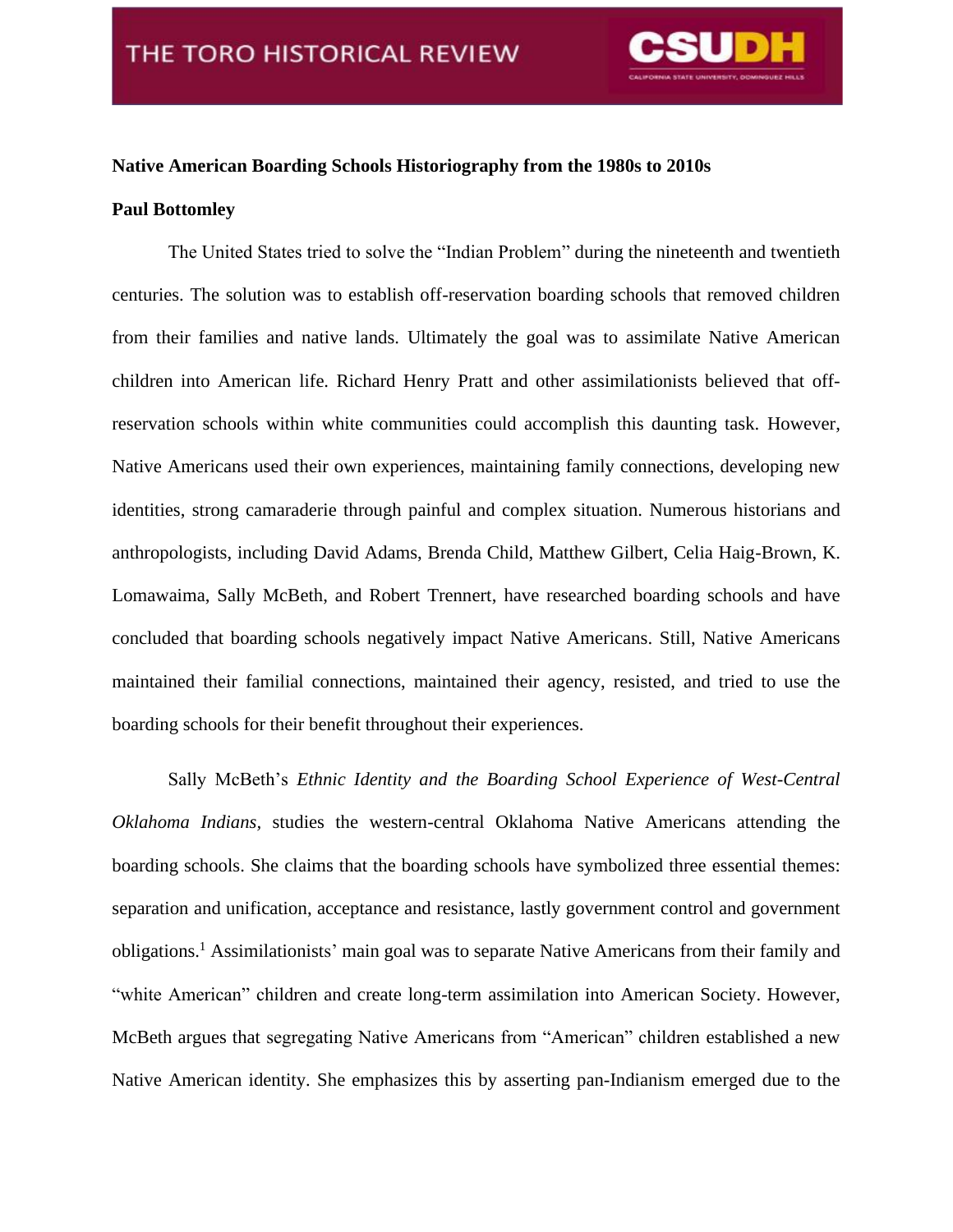"increased inter-tribal contacts and an accelerating alienation from white society."<sup>2</sup> Matthew Gilbert observed similar findings at the Sherman Institute. Gilbert asserts that most Hopis Indians interacted with Navajo people, but students interacted with other Native Americans. One former student, Merle Polyestewa, explained how he realized the school had become more diverse while playing basketball, he would shout directions at his teammates, who were unable to understand him, realizing he was no longer on a Hopi reservation. Another former student, Merle Polyestewa, explained his experience of when he became truly aware that he was no longer on a Hopi reservation but instead at a diverse school; he attempted to communicate with his basketball teammates but no one understood his language.<sup>3</sup> McBeth suggests that learning English at the boarding schools helped advance a new Native American identity. Learning a common language helped Native Americans to communicate with different tribes and develop inter-tribal relationships. Typically boarding schools prevented students from speaking their native language; however, some resisted. On the contrary, Brenda Child reported how the Objibwe and Dakotas within Flandreau Institute differed because some Ojibwe members picked up Dakota words and phrases from Dakota-speaking students. Native Americans developed this Pan-Indianism through English but also other Native American languages.

Moreover, Native American parents and children had difficulty accepting or resisting boarding schools. McBeth suggests that initially, Native Americans resisted boarding schools, claiming that white "intrusion" and "coercion" caused the initial resistance to the boarding schools and parents refusing to send their children.<sup>4</sup> However, Trennert and Child argue that Native Americans could use the boarding schools to their advantage, and some parents had little choice but to send their children to boarding schools. Also, some students resisted because of fear of becoming social outcasts when they returned home. McBeth emphasizes that some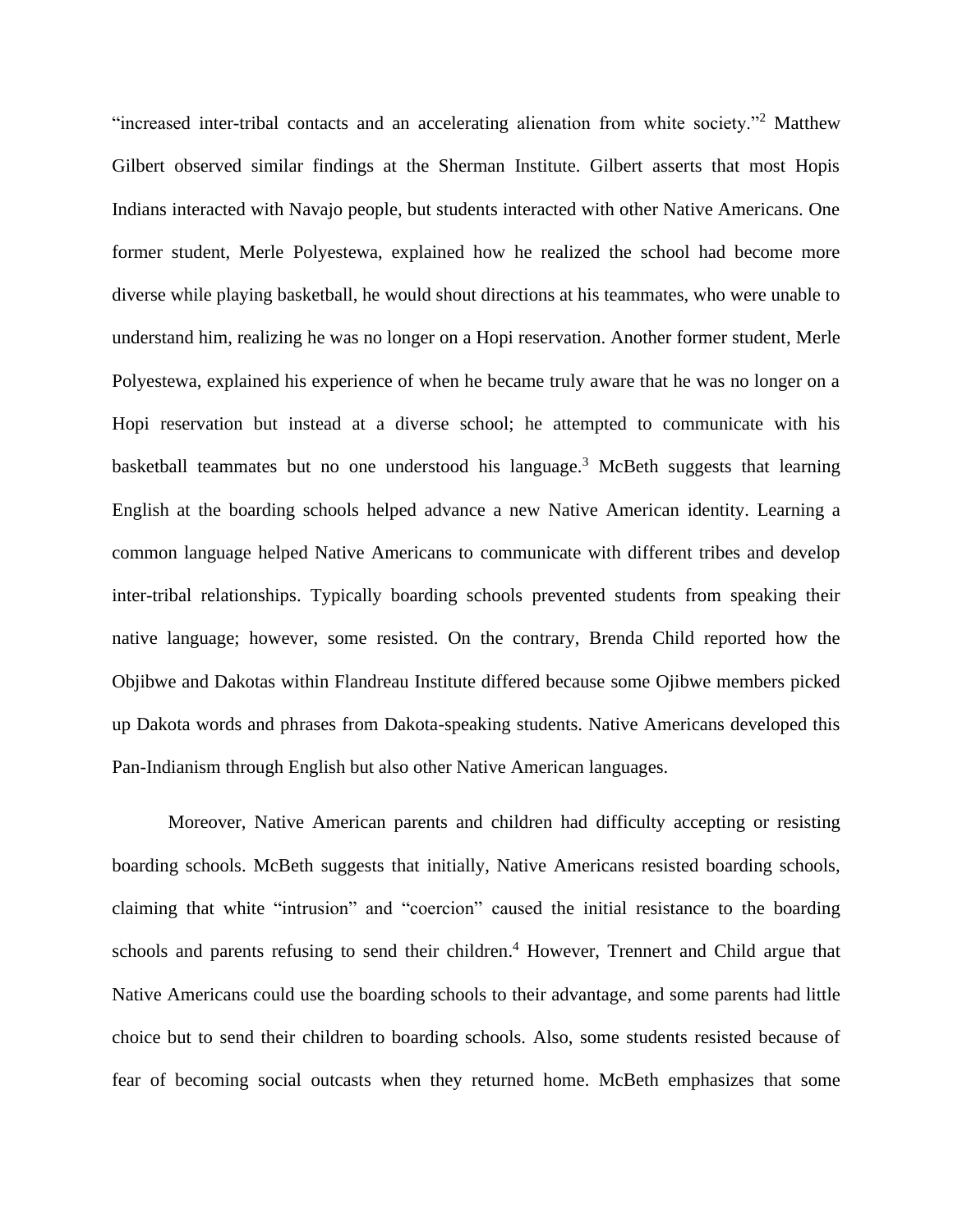"children may feel the need to choose between being a good Indian or a good student."<sup>5</sup> Some students resisted by lack of trying and poor academic performance, lashing out, or even running away. In contrast, other students accepted the boarding schools and created close connections with students. Removing children from their families, friends, and homes was an intensely emotional experience for many students. However, some students overcame this depressing emotional time by creating close friendships. McBeth points out that one of the most dominant feelings that the interviewees gave was that the boarding school was " one big happy family."<sup>6</sup> Surprisingly, most of the Native Americans McBeth interviewed viewed the boarding schools as a positive experience. Like McBeth, Matthew Gilbert claims that many Hopi students mention that the Sherman Institute positively impacted their lives. Gilbert emphasizes that all students had different experiences but suggests that many learned new skills and had a different outlook on life.<sup>7</sup>

K. Lomawaima found similar results in her book, *They Called It Prairie Light: The Story of Chilocco Indian School* (1995). Lomawaima interviewed sixty-one students from the Chilocco Indian Schools in Oklahoma. An alumni named Nora, insisted that "she would not trade her education for all the public schools."<sup>8</sup> Other fellow students claimed that their time at the Chilocco was one of the "happiest memories" and the school was "marvelous."<sup>9</sup> Both McBeth and Lomawaima explain why former students represent their schools in such positive light; McBeth believes it is caused by "selective remembering" due to the time that has passed, and students remember the positive experiences and relationships they had at the school. However, Lomawaima argues that it "does not constitute a justification or an endorsement of the school's success. However, it endorses the strengths and resources students brought to, discovered, and created within Chilocco."<sup>10</sup> Both focus on the relationships and connections students created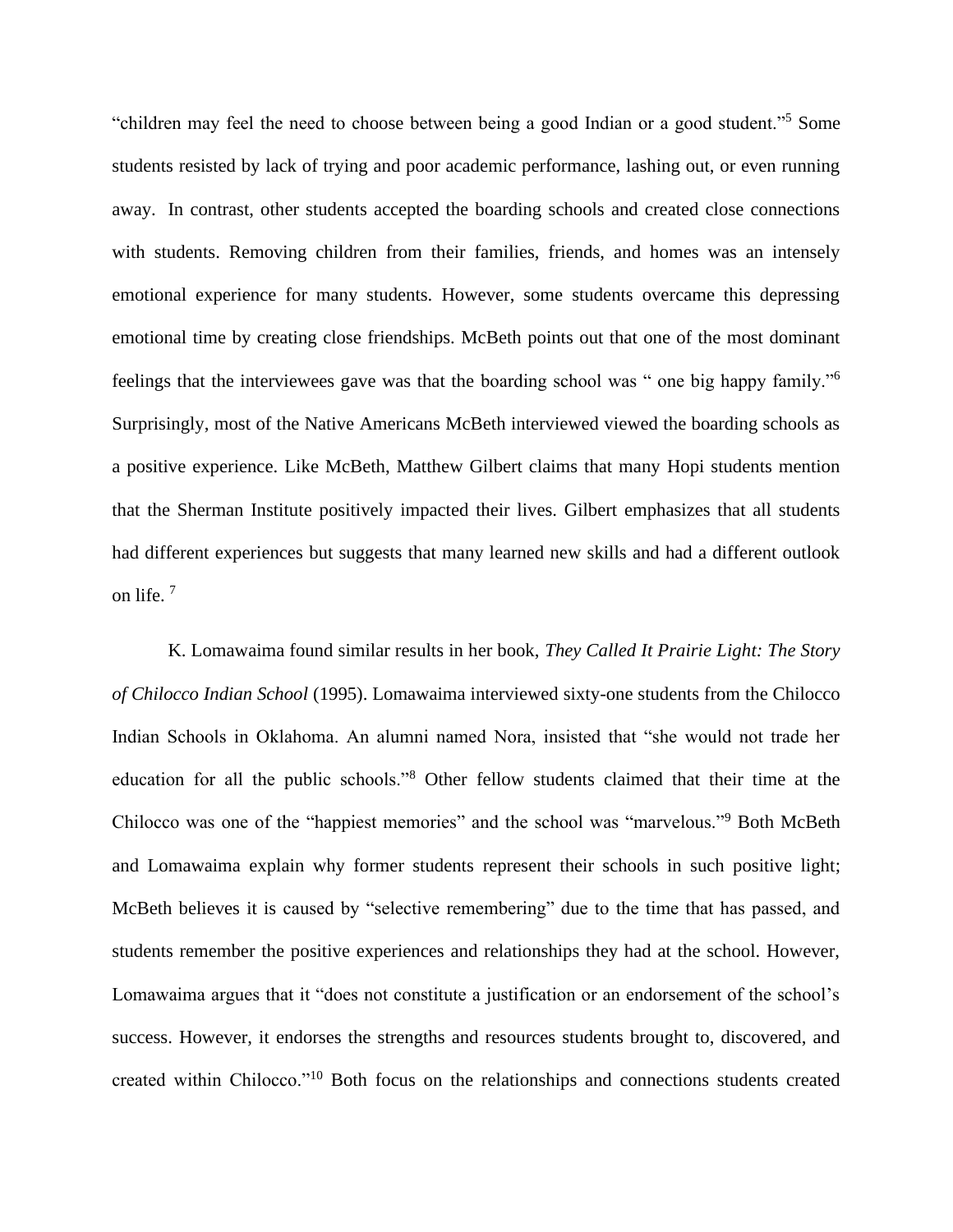while attending boarding schools. However, McBeth is a little more cautious than Lomawaima in the interpretations of positive experiences.

Robert Trennert's *The Phoenix Indian School: Forced Assimilation in Arizona, 1891- 1935,* examines the history of the Phoenix Institution. Trennert concentrates on the five superintendents that operated the school from its inauguration until 1935. Many of the superintendents' primary focus were to ensure the success of assimilation within the Phoenix Indian School. Trennert emphasizes that one of the best ways for schools to show success was by showcasing students who were "fluent in English" and "well along in their studies."<sup>11</sup> Because of the recruiting and increasing enrollment, the school's tribal makeup diversified and enrolled students from all over the southwest. New students from different tribes came into the Pheonix School allowing Native American students to strengthen inter-tribal connections. However, Trennert points out that new incoming tribes caused controversy and tension within the school.The Pima tribe was not happy about the "mixing" of other students, they believed the school was their own and resented new students. Trennert claims that desertions and runaways were lower before but increased when outside students came to Phoenix.<sup>12</sup> Nevertheless, like McBeth's claim, Trennert also suggests that many of the students had positive experiences at the school; a sense of camaraderie developed amongst the students at the Phoenix Institution.

Superintendents at the Phoenix Institutions promoted a more vocational education than an academic approach. One popular program that many boarding schools implemented was the "outing system." Richard Henry Pratt popularized the system at the Carlisle Institution. He believed that the system could promote rapid assimilation and teach children about money and the economy. The system placed Native American students in a white family home for an extended period, a large percentage of students participated in the outing system. Trennert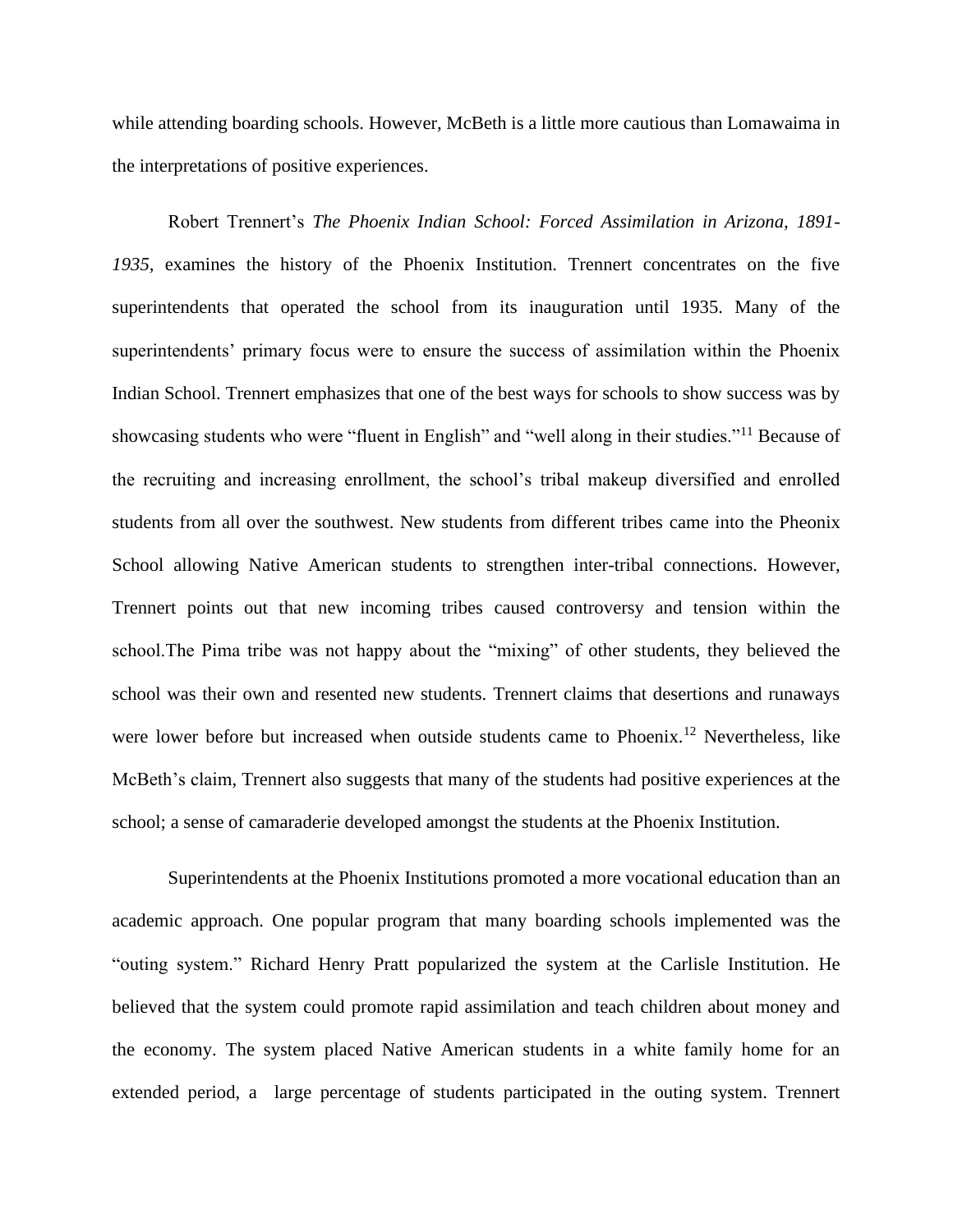emphasized that some students could use it to their advantage by obtaining a decent bankroll. Tony Youhongva, a student at Phoenix, saved six hundred dollars.<sup>13</sup> Brenda Child agreed with Trennert and argued that some parents wanted their children to work and "endorsed the program when the school found good positions for the students."<sup>14</sup> However, other historians, like Matthew Gilbert, disagreed with the outing system because it "fulfilled the community's growing labor needs."<sup>15</sup> David Adams claims that the system provided a "supply a cheap source of labor for local farmers, ranchers, and businessmen."<sup>16</sup> As Trennert and Child suggest, some students benefited from the outing system by making money and potentially helping their families. However, many students complained about overworking and lack of opportunities, the outing system proved to be a negative experience for many Native American students.

Comparing the two authors of the 1980s, McBeth and Trennert, we can see a historical emphasis towards camaraderie and Pan-Indianism developing. Both claim that the majority of their interviewees had positive experiences at boarding schools. As Mcbeth points out, students' positive experiences use selective memories, refusing to bring up the negatives and focusing on the positives, and particularly friendships. However, both imply that the Native Americans used boarding schools to their advantage. Trennert points out the benefits students obtained through the outing system. Historians of the nineties, including Adams, Lomawaima, and Child, continue the discussion on how Native Americans continued their Pan-Indianness and used the boarding schools to their advantage.

Brenda Child's *Boarding School Seasons American Indian Families, 1900-1940* (1998), researches the Ojibwe people of the upper Midwest. Child suggests that the General Allotment Act of 1887 put the Ojibwe tribe in dire straits. The act caused Native Americans to lose "high quality and valuable" land, causing increased poverty and landlessness to the Ojibwe people.<sup>17</sup>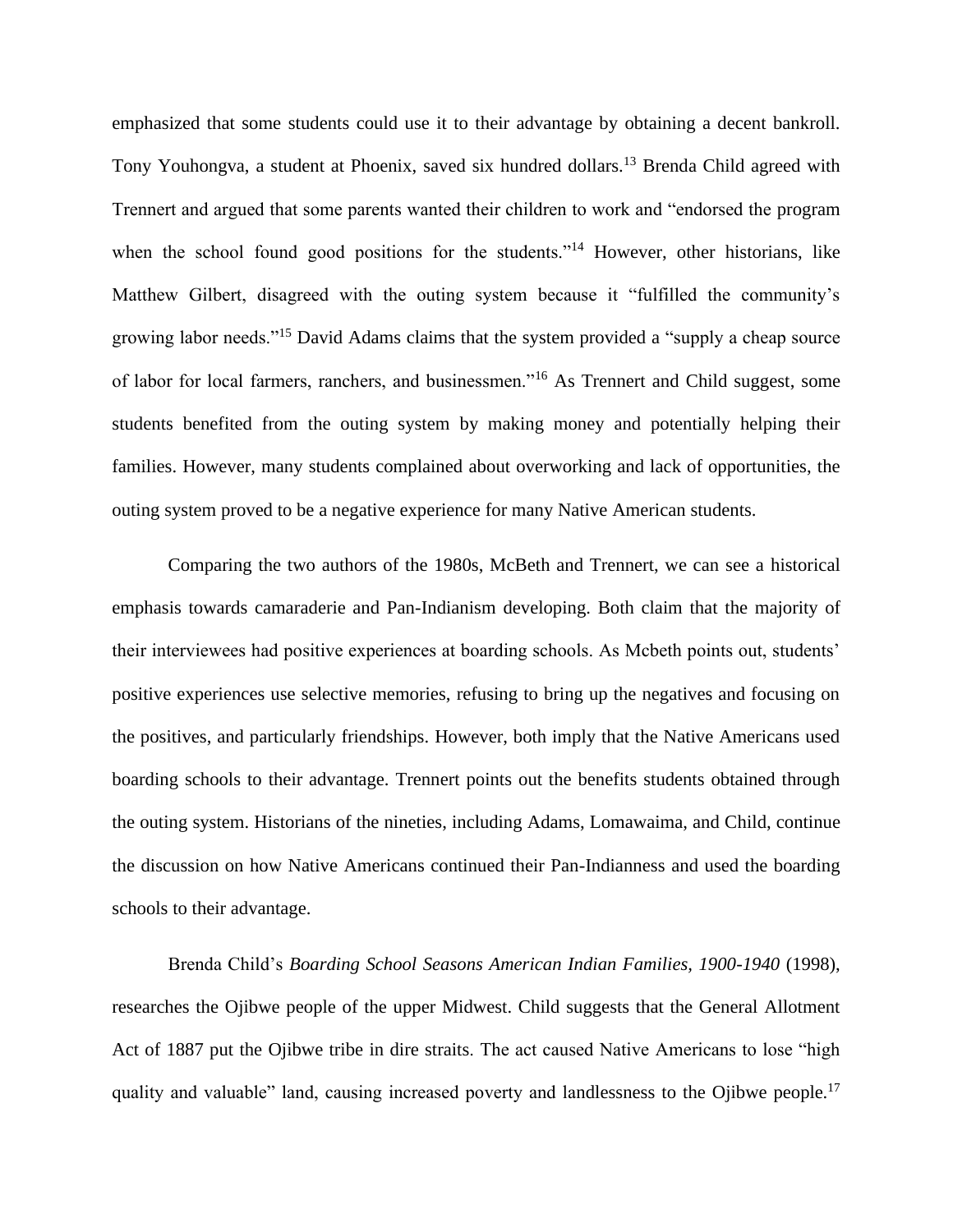Many diseases ran rampant through the reservations, including tuberculosis, syphilis, gonorrhea, and trachoma. The diseases caused parents and children to pass away before their time, bringing about greater stress on the nuclear family. As Child asserts, many Ojibwe parents began to use the boarding schools as a refuge for their children. Child points out a shift from McBeth instead of a forced or coercion to attend the boarding schools some saw it as an opportunity during a family or economic crisis. Like Child, Adams points out that Native Americas used the boarding schools "to rescue children from severe poverty or provide relief to an overburdened single parent needing assistance in childrearing."<sup>18</sup> However, she emphasizes that the parents were reluctant to send their children and preferred to be with them and teach the children on the reservation.<sup>19</sup> Nevertheless, many Ojibwe children left for boarding schools due to difficult circumstances.

Furthermore, parents and students tried to maintain their familial connections through long-distance communication with one another. Some schools encouraged students to write letters, and as Child points out, many parents and students wrote to one another. However, Lomawaima claims that students turned to one another rather than to adults, "replace the close, supportive ties of family and community."<sup>20</sup> Interacting with other students and establishing friendships and peer groups helped soften the impact of homesickness, in some cases students as young as six years old attended school. Many parents notified the schools and tried to bring their kids back home; however, as Child reports, parents "learned" how to make excuses which administrators would approve to send the children home.<sup>21</sup> Surprisingly, homesickness was not a valid reason for children to leave, the excuse that seemed to be the most effective was the children's need to work or help with farming. However, some officials did not grant their students leave, instead parents visited the schools to see their children. Some students took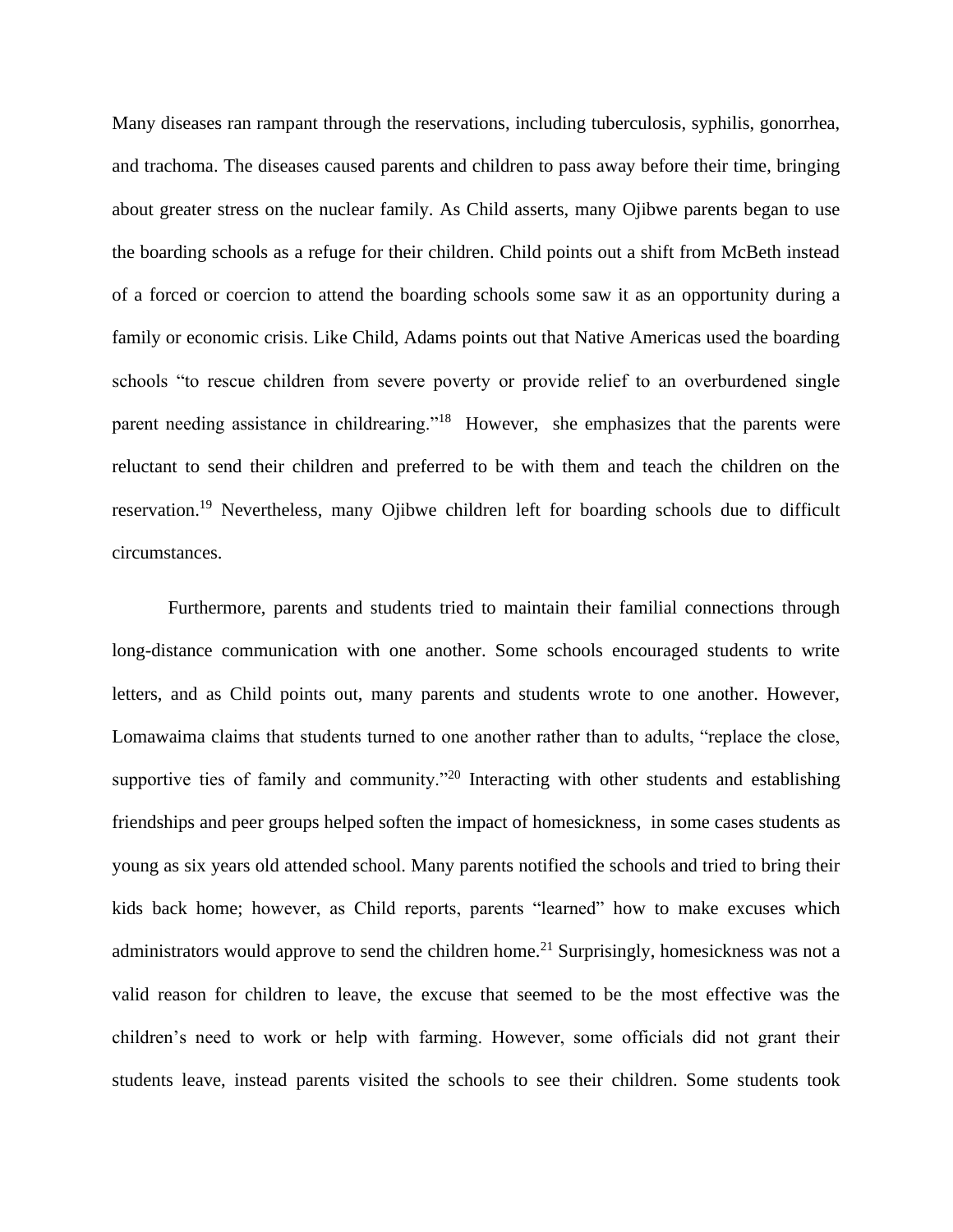matters into their own hands and ran away. Brenda Child insists that "students continually ran away from school to visit friends and family," rebelling against the boarding schools.<sup>22</sup>

Even after graduating or leaving, many students returned to the reservation. As Child observes, "graduates were too grounded in the life of a strong community to be a lost generation of Indians."<sup>23</sup> Some students did find work and made a living outside of the reservations. However, many returned, and some assumed important roles as tribal leaders. Child points out that these leaders practiced and understood the American Government and Bureaucracy thanks to the boarding schools. Roger Jourdain became the chairman of the Red Lake Reservation and attended the Flandreau Institute. He was very critical of the boarding schools and the Bureau of Indian Affairs. His experience at the Flandreau Institute helped shape him as a leader of the Red Lake Reservation and better understand how the American government worked. Child emphasizes that the boarding schools could not separate Native American students' family connections with their parents. Native Americans used the schools to their advantage, using them to improve their lives because of the hardships they faced on the . Many students maintained their Native American identity and developed a new Pan-Indianism through boarding schools.

David Adams' *Education for Extinction: American Indians and the Boarding School Experience, 1875-1928* (1995), tries to take a different approach to the Native American boarding schools. Rather than focus on one specific school, Adams incorporates all Native American boarding schools, unlike the other monographs. Adams presents a powerful argument that the Native American students were anything but "passive recipients" of the boarding school curriculum.<sup>24</sup> Students resisted in multiple ways by running away, burning school buildings, and schemes that undermined school programs. Adams emphasizes that students resisted for several reasons resentment toward the institution, separation from family, militarized daily life, and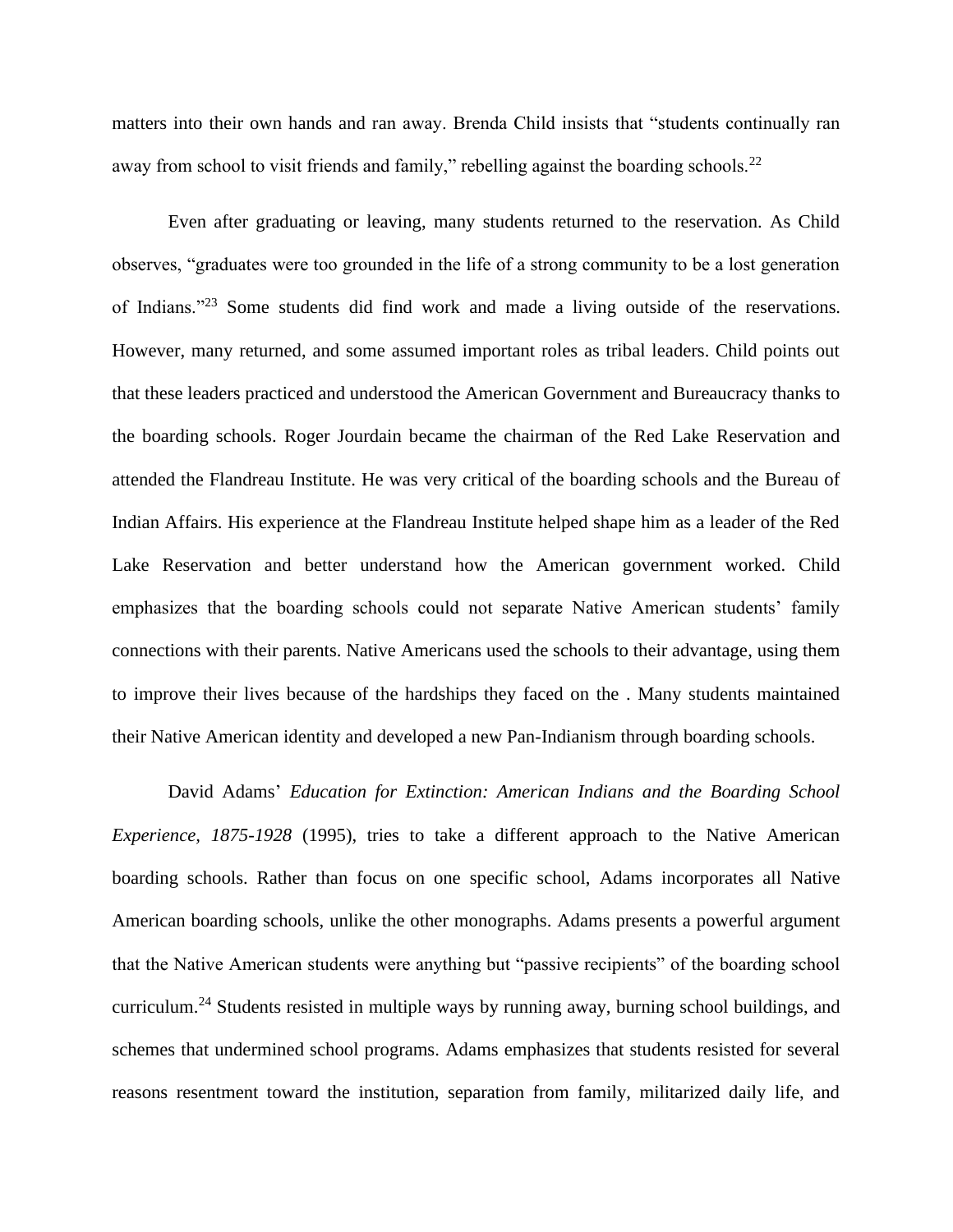punishments. Celia Haig-Brown's *Resistance and Renewal Surviving the Indian Residential School* (2006) studies the Kamloops Indian Residential School students in British Columbia. Haig-Brown mentions similar arguments like Adams,. asserting that stealing was extremely common throughout the boarding schools. Students at the Kamloops Institute talked about how they stole food from the kitchen. One student claimed that the officials did not keep a close eye.<sup>25</sup> Haig-Brown emphasizes that the sharing of stolen goods created a "sub-culture." Once again, the boarding schools helped develop pan-Indianism, with different tribes and students working together. Some parents took power and wielded it forcefully. Haig-Brown explains that a student was on a special diet to prevent allergies. However, the school refused to follow her strict diet and forced her to eat the food that was available. Frustrated with the school, the student's father complained, claiming that administrators were "eating like Kings and Queens."<sup>26</sup> After the meeting, the school decided to follow the student's diet plan.

Also, Native American students tried to maintain their native identity by resisting the boarding schools. Adams suggests that one of the "safest" ways to fight back was labeling a school official by a Native American name. Adams provides an example of girls at the Phoenix Institute renaming the dormitory matron and calling her "Ho'ok, the name of a legendary Tohono O'odham witch."<sup>27</sup> Students also went to great lengths to tell stories and folktales taught by their elders. Adams asserts that Native American students regularly told stories about their people and their ways. Haig Brown reveals that some students saw the importance of maintaining their language. One of the students she interviewed declared, "she felt a strong need to keep the words…the time for a reunion with other Chilcotin speakers was inevitable."<sup>28</sup> Native American students tried to maintain their native identity while attending boarding schools.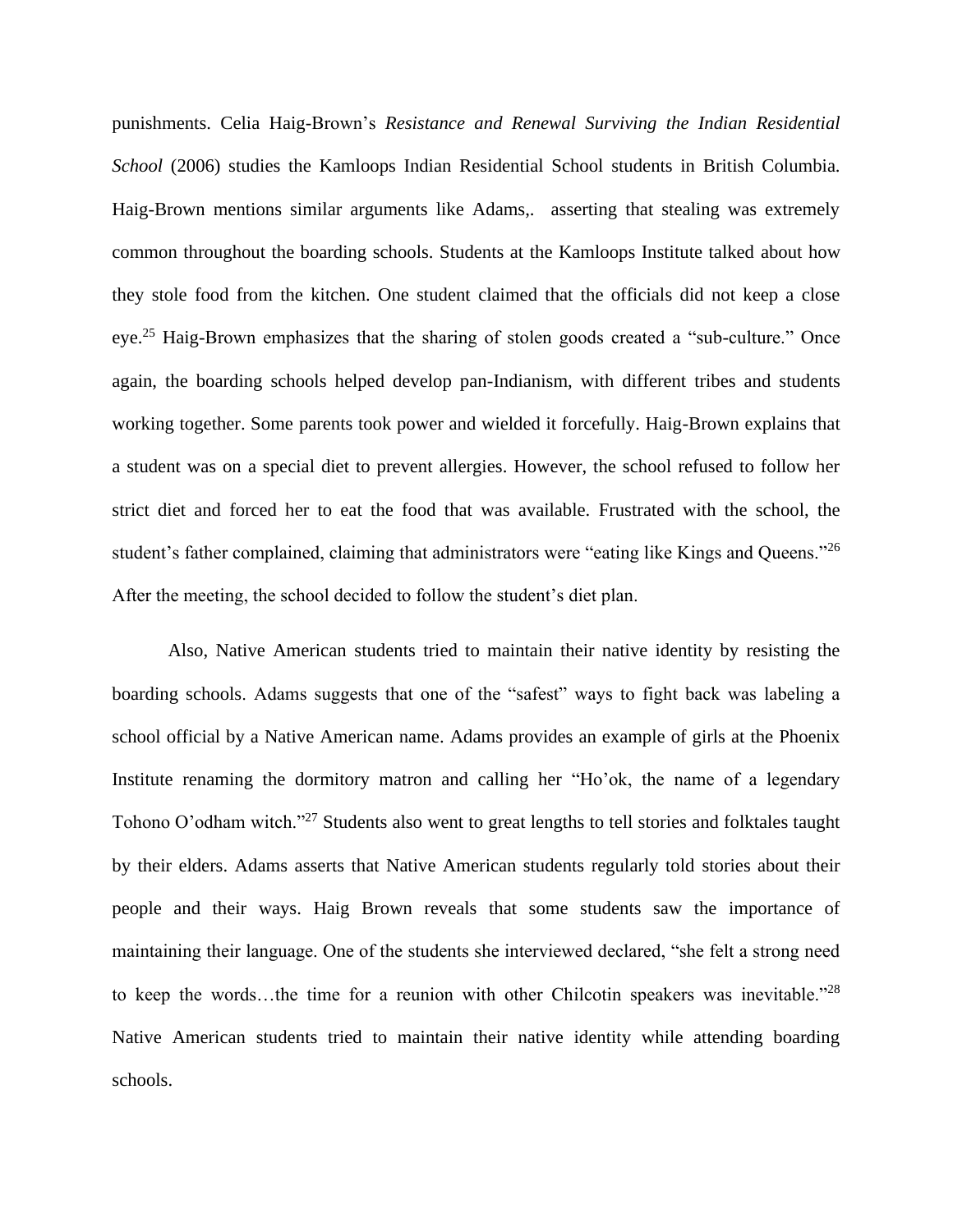Students resisted by manipulating the Native American boarding school's bureaucracy. Adams claims students changed between boarding schools until they found the one they liked. The superintendent of Haskell, Charles Meserve, was one of the first officials to notice it, he wrote to the Indian Office reporting that a student tried to transfer to Haskell but had previously attended two other boarding schools. Multiple superintendents noticed the same problem, and by 1915, students had to be approved by the former school and the commissioner of Indian Affairs.<sup>29</sup> Tom Holm's *The Great Confusion in Indian Affairs: Native Americans and Whites in the Progressive Era,* argued that the "Indian Problem" would not vanish, and policymakers were confused about how to solve it. Lawmakers struggled to find an alternative and consensus on how to solve the problem. A significant shift happened at the Carlisle school with the dismissal of Superintendent Richard Pratt. Moses Friedman hired Native American artists Angel DeCora and William Dietz as the new head of the school. <sup>30</sup> DeCora pushed her students to make their way in the world and even encouraged students to use their art for commercial ventures. Moses Stranger Horse, became a famous Native American artist, as a result of the teachings by both Decora and Dietz. <sup>31</sup> Due to the confusion of solving the Native American assimilation, school officials became more relaxed than traditional assimilationists allowing teachers to teach Native American crafts and art at the boarding schools.

Many students at the boarding schools resisted; however, as Adam observes, some students reached an accommodation. Adam reminds us that accommodation can take many different forms, but accommodation did not mean "wholesale abandonment of one's indigenous self or synonymous with surrender.<sup>32</sup> Adam argues that some students took a more pessimistic approach, and the white Americans would refuse to allow Native Americans to live on their terms. Adam claims certain examples like the continuing expansion west, the almost extinct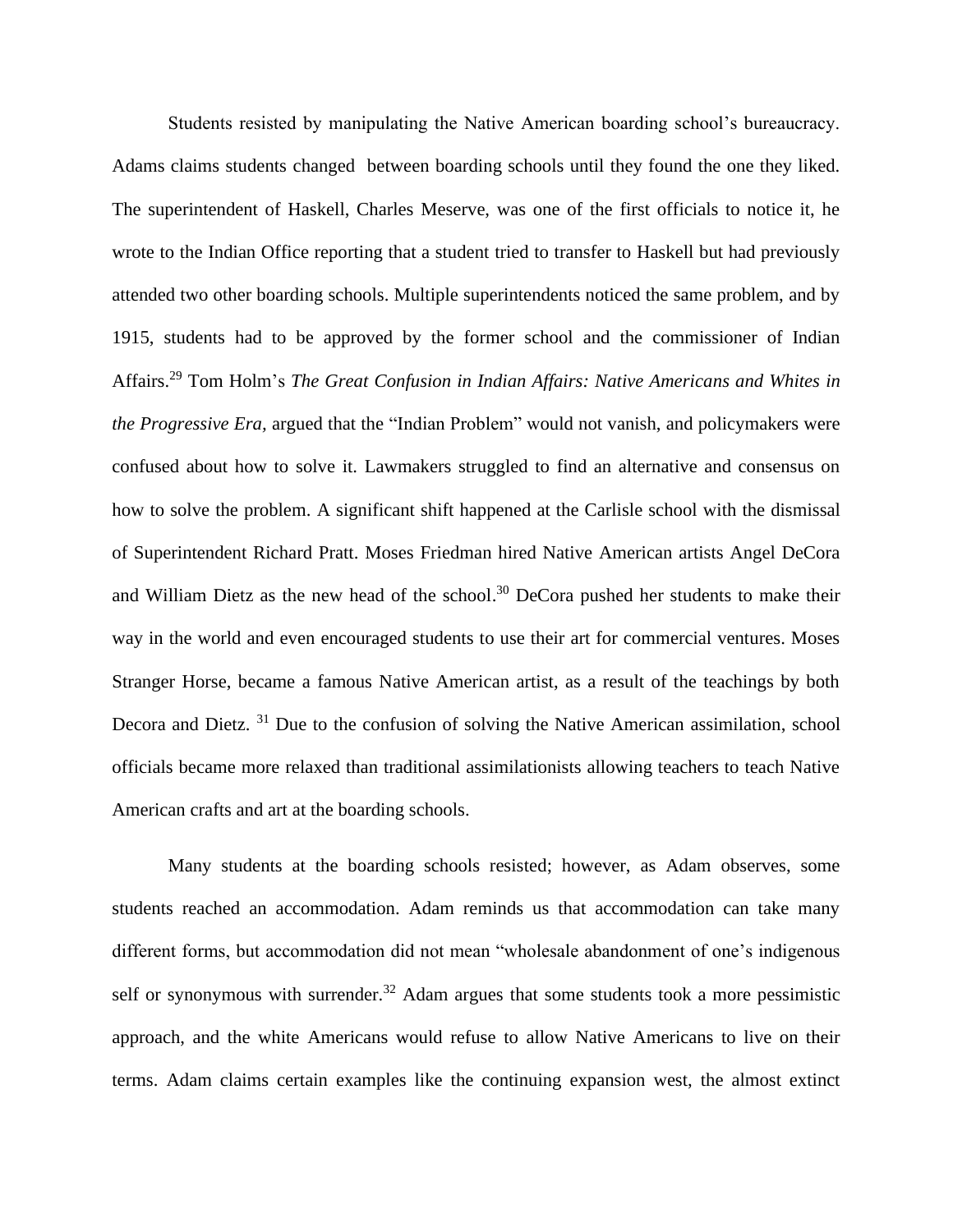bison, and the removal of their lands forced Native Americans into a difficult decision. Some Native Americans viewed the boarding schools not as a way to "climb the ladder of civilization" but as a way to "survive."<sup>33</sup> Adams emphasized that some Native Americans started to believe that education was important for their survival moving forward; a possible reason for accommodation. The schools were becoming "their institution."<sup>34</sup> Previous historians have mentioned multiple students who had positive experiences at the boarding schools and a sense of pride.

Matthew Gilbert's *Education Beyond the Mesas: Hopi Students at Sherman Institute, 1902-1929* (2010)*,* studies the Hopi tribe and the Sherman Institute. Gilbert argues that the Native Americans at the Sherman Institute could maintain their agency will at the boarding school and protect their tribal culture. Like Adams, Gilbert reports that some Hopi's were resistors and accommodators of the boarding schools. Gilbert argues that it is important to use resistors and accommodators, because these two terms allow both groups agency in their decisions. Both considered the benefits of resisting and accommodating boarding schools and the United States government. By accommodating the Hopi's "strategically learned to adopt components of the so-called white man's way to suit their agendas on the reservation."<sup>35</sup> Two important men of the Hopi tribe differ on how the tribe should handle boarding schools. Kikmongwi Tawaquaptewa believed that the Hopi should accommodate the United States government and use it to suit their needs and agenda on the reservation.<sup>36</sup> Youkeoma advocated resistance and encouraged the Hopi to join his cause and ignore Tawaquaptewa. Ultimately one hundred and two families left with Youkeoma and resisted against the United States government. Shortly after the split, the United States government arrested Youkeoma and sixteen other men. Officials did not treat Tawaquaptewa much better, trying to strip him of his chieftainship and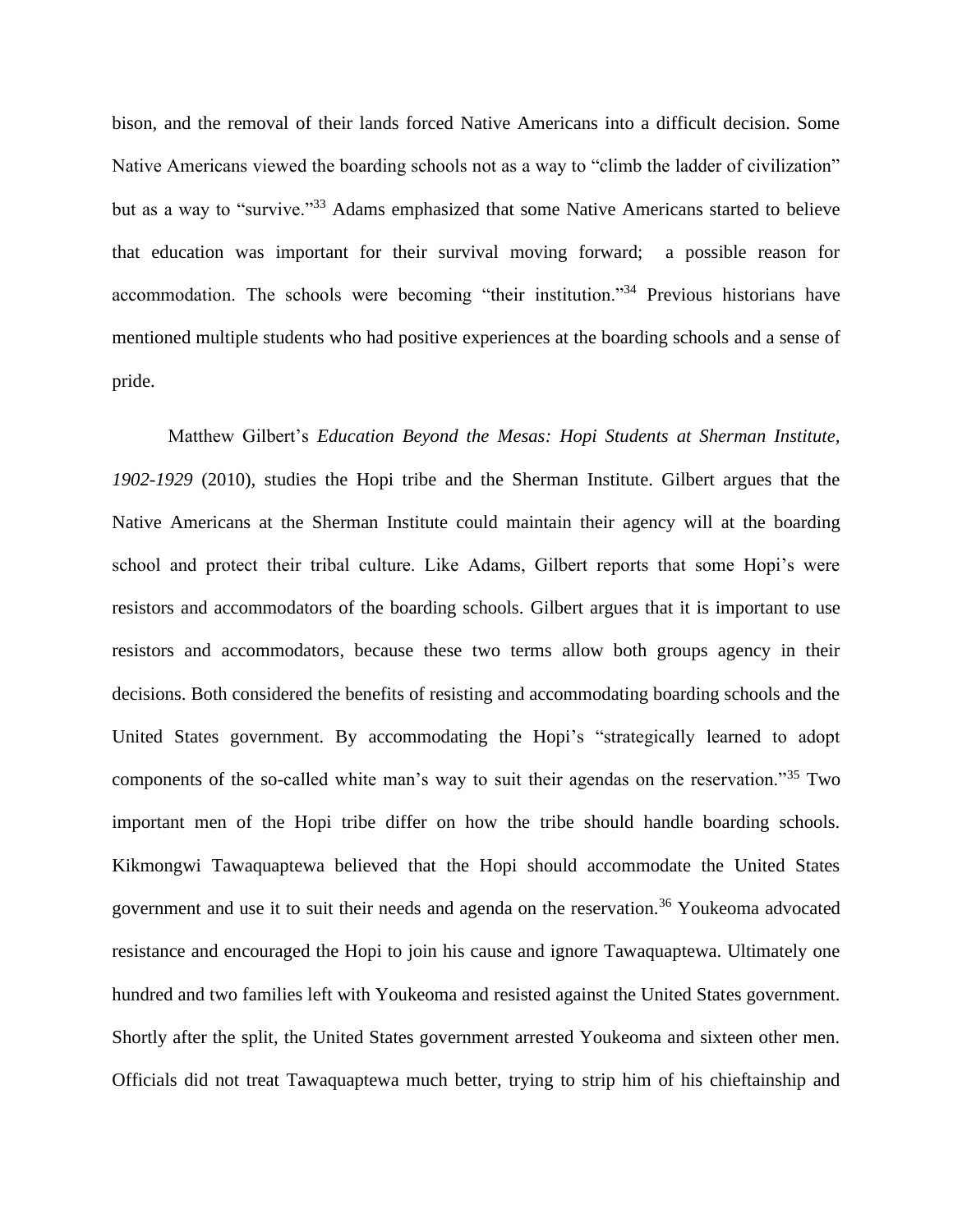forcing him to the Sherman Institute.<sup>37</sup> While at the Sherman Institute, Tawaquaptewa taught native songs, dances, and language to Hopi and other Native American students. Tawaquaptewa wanted to maintain the Hopi identity and share it with other Native Americans.

Native American boarding school history has become more complex over time. All the historians and anthropologists agree that it was traumatic to Native Americans and outright abhorrent by the United States government. Historians examined how Native Americans tried to use the boarding schools to their advantage and developed a new identity and Pan-Indianism. Students connected with other Native American students and learned new Native American languages. Some students, however, used the English language to communicate with other students. Initially, parents and students resisted the schools but soon realized that the schools could serve as an opportunity. Native American reservations dealt with high levels of poverty and diseases. The financial burden and high death rates caused the breakup of the nuclear family. Some parents considered boarding schools an opportunity for their children to receive food and care. Others saw it as a chance for their children to earn an education, while many other parents and students resisted. When separated from their families and reservations, students tried to maintain their native culture. Students could write letters back home to friends and family, keeping connections. Others looked to their peers and developed strong friendships that lasted their entire lives. While attending the boarding schools, some students accepted the schools while others resisted. Resistance took on many different forms, including running away, arson, stealing, and other forms of disobedience. Even parents resisted the boarding schools. Parents refused to send their children to boarding schools, and others refused to send them back. Parents wrote letters and complained to school officials about poor diets, malnutrition, harsh treatment, and homesickness. The students who accepted the schools still maintained their native identity.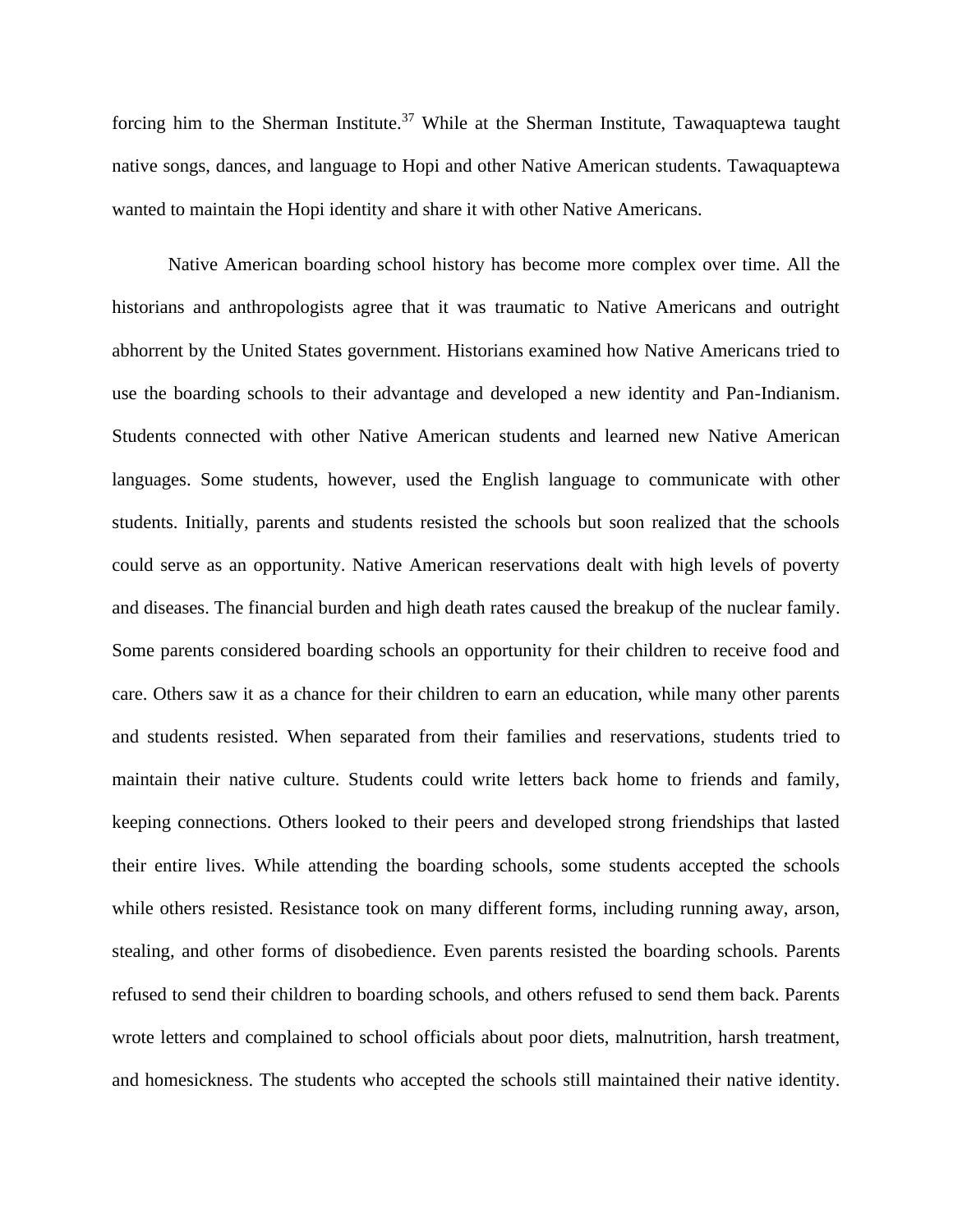Few students could find work outside the boarding schools, and many returned to their tribes. However, students returning to their tribes tried to use what they had learned throughout their lifes. . Few students returned and became leaders of their tribes and better understood the United States government and bureaucracy by attending boarding schools. It is important to note that Brenda Child, Matthew Gilbert, Tom Holm, and K. Lomawaima, are all Native American authors Native Americans survived the boarding schools by using them to maintain Native Americans, develop new Native American identities, and preserve their agency.

## **Bibliography**

- Adams, David Wallace. *Education for Extinction: American Indians and the Boarding School Experience, 1875-1928.* Lawrence: University Press of Kansas, 1995.
- Child, Brenda J. *Boarding School Seasons American Indian Families, 1900-1940.* Lincoln: University of Nebraska Press, 1998.
- Gilbert, Matthew Sakiestewa*. Education Beyond the Mesas: Hopi Students at Sherman Institute, 1902-1929.* Lincoln: University of Nebraska Press, 2010.
- Haig-Brown, Celia. *Resistance and Renewal Surviving the Indian Residential School.* Vancouver: Arsenal Pulp Press, 2006.
- Holm, Tom*. The Great Confusion in Indian Affairs Native Americans and Whites in the Progressive Era*. Austin: University of Texas Press, 2005.
- Lomawaima, K. Tsianina. *They Called It Prairie Light: The Story of Chilocco Indian School*. Lincoln: University of Nebraska Press, 1995.
- McBeth, Sally J. *Ethnic Identity and the Boarding School Experience of West-Central Oklahoma American Indians.* Washington: University Press of America, 1983.
- Trennert, Robert A. *The Phoenix Indian School: Forced Assimilation in Arizona, 1891-1935.*  Norman: University of Oklahoma Press, 1988.

<sup>1</sup> Sally McBeth, *Ethnic Identity and the Boarding School Experience of West-Central Oklahoma Indians* (Washington: University Press of America, 1983), 116-117.

<sup>2</sup> McBeth, *Ethnic Identity and the Boarding School Experience of West-Central Oklahoma Indians* (Washington: University Press of America, 1983), 122.

<sup>3</sup> Matthew Gilbert, *Education Beyond the Mesas: Hopi Students at Sherman Institute, 1902-1929* (Lincoln: University of Nebraska Press, 2010), 165-166.

<sup>4</sup> Sally McBeth, *Ethnic Identity and the Boarding School Experience of West-Central Oklahoma Indians* (Washington: University Press of America, 1983), 128.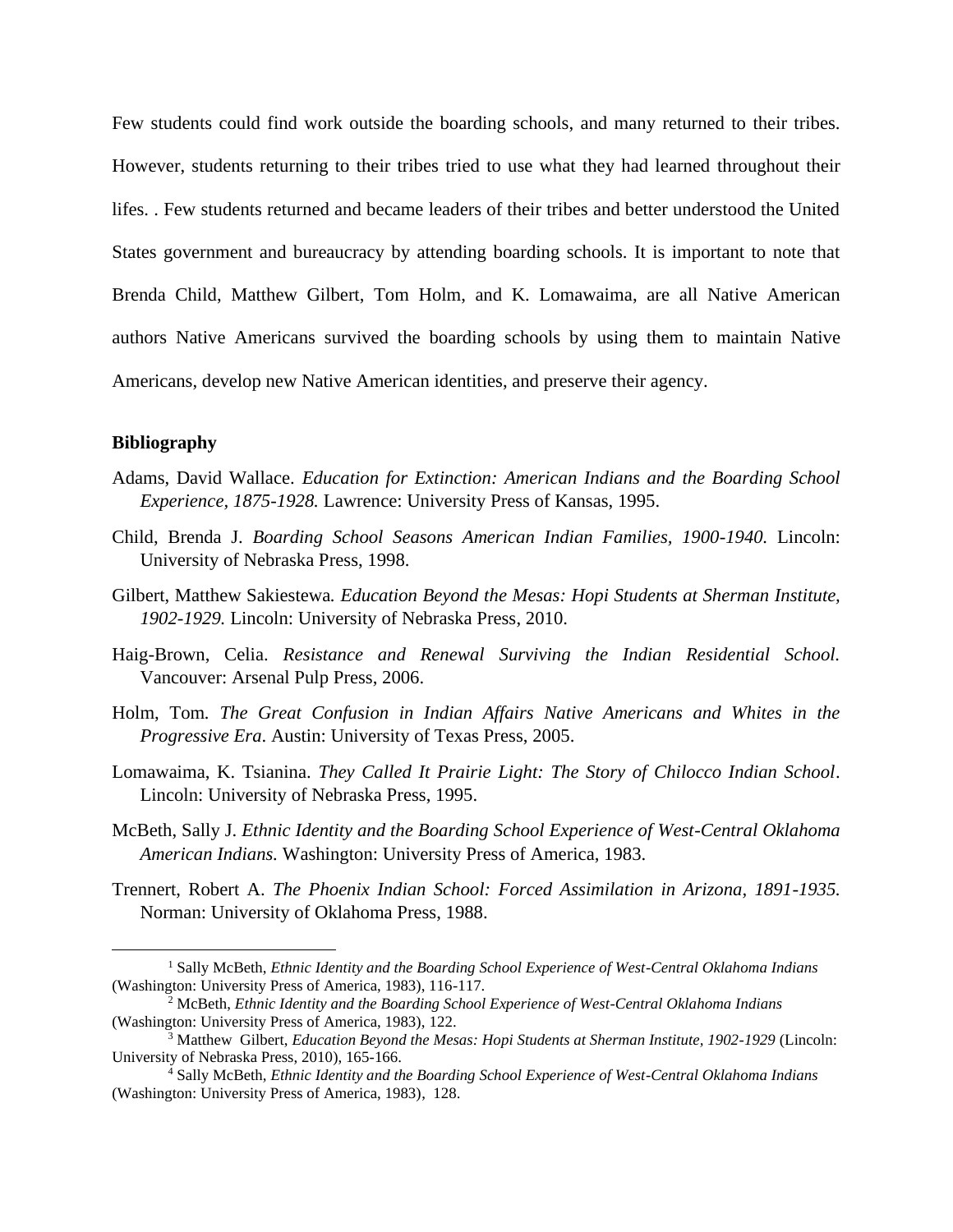<sup>5</sup> McBeth, *Ethnic Identity and the Boarding School Experience of West-Central Oklahoma Indians* (Washington: University Press of America, 1983), 130.

<sup>6</sup> McBeth, *Ethnic Identity and the Boarding School Experience of West-Central Oklahoma Indians* (Washington: University Press of America, 1983), 120.

<sup>7</sup> Matthew Gilbert, Education Beyond the Mesas: Hopi Students at Sherman Institute, 1902-1929 (Lincoln: University of Nebraska Press, 2010), 164.

<sup>8</sup> K. Tsianina Lomawaima, *They Called It Prairie Light: The Story of Chilocco Indian School* (Lincoln: University of Nebraska Press, 1995), 163.

<sup>9</sup> K. Tsianina Lomawaima, *They Called It Prairie Light: The Story of Chilocco Indian School* (Lincoln: University of Nebraska Press, 1995), 163-164.

<sup>10</sup> K. Tsianina Lomawaima, *They Called It Prairie Light: The Story of Chilocco Indian School* (Lincoln: University of Nebraska Press, 1995), 164.

<sup>11</sup> Robert Trennert, *The Phoenix Indian School: Forced Assimilation in Arizona, 1891-1935* (Norman: University of Oklahoma Press, 1988), 36.

<sup>12</sup> Robert Trennert, *The Phoenix Indian School: Forced Assimilation in Arizona, 1891-1935* (Norman: University of Oklahoma Press, 1988), 62.

<sup>13</sup> Robert Trennert, *The Phoenix Indian School: Forced Assimilation in Arizona, 1891-1935* (Norman: University of Oklahoma Press, 1988)*,* 136.

<sup>14</sup> Brenda Child, *Boarding School Seasons American Indian Families, 1900-1940* (Lincoln: University of Nebraska Press, 1998), 70.

<sup>15</sup> Matthew Sakiestewa Gilbert, *Education Beyond the Mesas: Hopi Students at Sherman Institute, 1902- 1929* (Lincoln: University of Nebraska Press, 2010), 47.

<sup>16</sup> David Wallace Adams, *Education for Extinction: American Indians and the Boarding School Experience, 1875-1928* (Lawrence: University Press of Kansas, 1995), 63.

<sup>17</sup> Brenda Child, *Boarding School Seasons American Indian Families 1900-1940* (Lincoln: University of Nebraska Press, 1998), 9-10.

<sup>18</sup> David Wallace Adams, *Education for Extinction: American Indians and the Boarding School Experience, 1875-1928* (Lawrence: University Press of Kansas, 1995), 286.

<sup>19</sup> Brenda Child, *Boarding School Seasons American Indian Families, 1900-1940* (Lincoln: University of Nebraska Press, 1998), 15.

<sup>20</sup> K. Tsianina Lomawaima, They Called It Prairie Light: The Story of Chilocco Indian School (Lincoln: University of Nebraska Press, 1995), 131.

<sup>21</sup> Brenda Child, *Boarding School Seasons American Indian Families, 1900-1940* (Lincoln: University of Nebraska Press, 1998), 44.

<sup>22</sup> Brenda Child, *Boarding School Seasons American Indian Families, 1900-1940* (Lincoln: University of Nebraska Press, 1998), 51.

<sup>23</sup> Brenda Child, *Boarding School Seasons American Indian Families, 1900-1940* (Lincoln: University of Nebraska Press, 1998), 99.

<sup>24</sup> David Wallace Adams, *Education for Extinction: American Indians and the Boarding School Experience, 1875-1928* (Lawrence: University Press of Kansas, 1995), 366.

<sup>25</sup> Celia Haig-Brown, Resistance and Renewal Surviving the Indian Residential School (Vancouver: Arsenal Pulp Press, 2006) 113-114.

<sup>26</sup> Celia Haig-Brown, *Resistance and Renewal Surviving the Indian Residential School* (Vancouver: Arsenal Pulp Press, 2006) 113-114.

 $^{27}$  David Wallace Adams, Education for Extinction: American Indians and the Boarding School Experience, 1875-1928 (Lawrence: University Press of Kansas, 1995), 259.

<sup>28</sup> Celia Haig-Brown, *Resistance and Renewal Surviving the Indian Residential School* (Vancouver: Arsenal Pulp Press, 2006) 104.

<sup>29</sup> David Wallace Adams, Education for Extinction: American Indians and the Boarding School Experience, 1875-1928 (Lawrence: University Press of Kansas, 1995), 262.

<sup>30</sup> Tom Holm, *The Great Confusion in Indian Affairs Native Americans and Whites in the Progressive Era* (Austin: University of Texas Press, 2005), 97.

<sup>31</sup> Tom Holm, *The Great Confusion in Indian Affairs Native Americans and Whites in the Progressive Era* (Austin: University of Texas Press, 2005), 99.